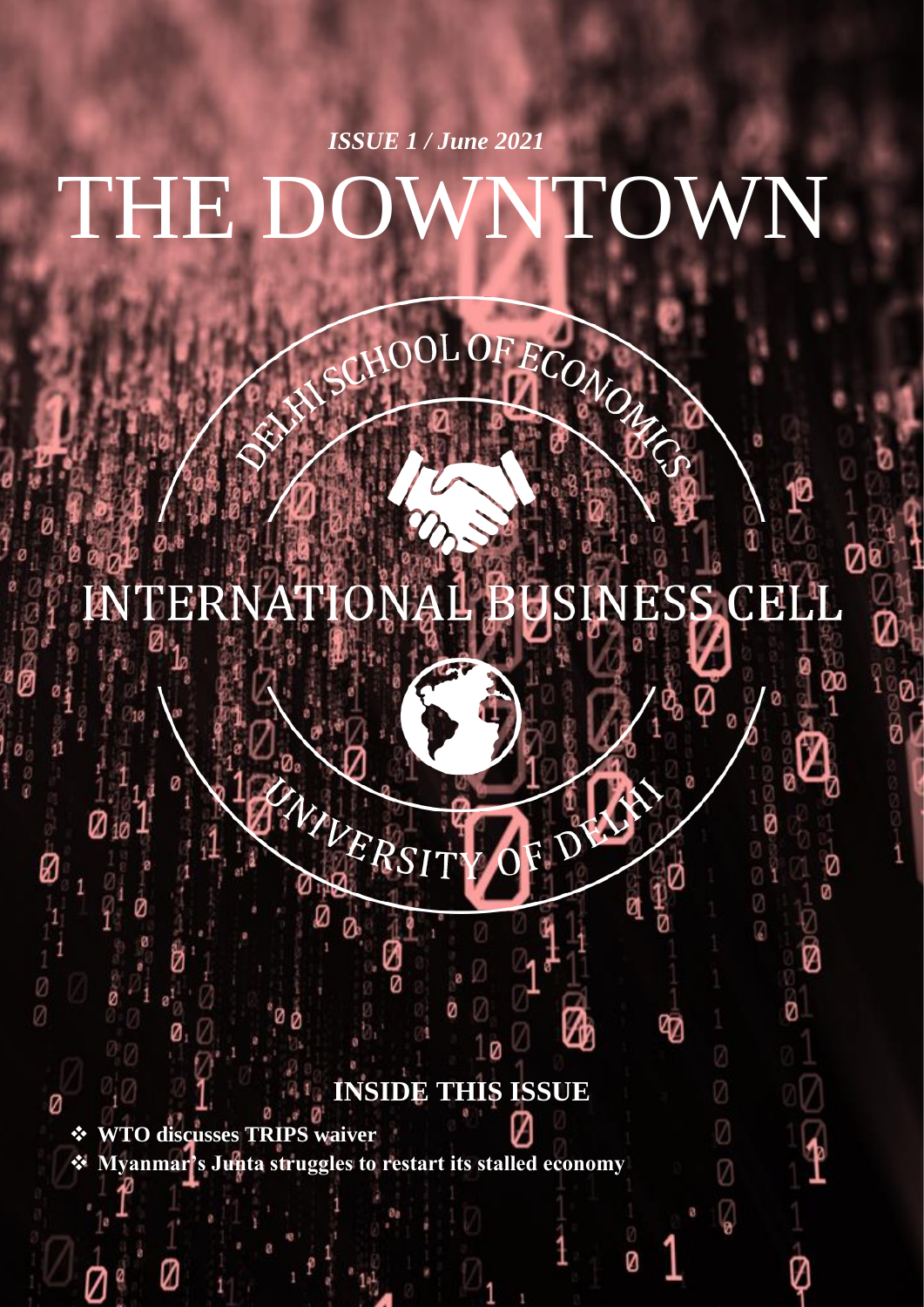



### **WTO Discusses TRIPS waiver**

#### -*Tanmay Sharma*

The World Trade Organization (WTO) is holding discussions on extending the waivers given during the pandemic period in Trade-related Intellectual Property Rights (TRIPS) agreement. In October 2020, India and South Africa jointly submitted a proposal of limiting certain clauses relating to intellectual property of COVID vaccines, so that the technology and science behind manufacturing vaccines could be more equitably distributed to developing nations. The logic behind such a proposal was the quick dissemination of vaccines among the most populated nations and the rally cry of "People over Patents".



The TRIPS agreement is an international agreement between the member countries of WTO. It is established to protect the rights of patent holders by protecting their intellectual property, copyrights and trade secrets. There are many provisions under the TRIPS agreement which allow certain patents to be shared publicly among countries like life-saving drugs. There are redressals mechanisms in place to protect patent infringement. India amended the Patents Act in 2005 to comply with standards set in WTO's TRIPS agreement.

Since submitting the proposal many other countries have supported such a waiver. It has been argued that the waiver should not be just on vaccines but should include a wider segment of health products and technologies necessary to fight the pandemic. The co-sponsors to such an agreement include Bolivia, Pakistan, Zimbabwe, Kenya, Maldives, China, US etc. In the coming months, the demand for vaccines is bound to increase when the most populated developing

countries vaccinate the bulk of their citizens. During these times, the indigenous manufacturers must be able produce vaccines and other equipment without the fear of international legal prosecutions looming. However, not everyone is on board with such a relaxation of IP rights. Large pharmaceutical companies fear the lost R&D costs that have gone into making the vaccines. Some believe that relaxing the patent information will not lead to proper "know-how" to manufacture and will lead to imperfect or lower quality vaccines. They believe that manufacturers should license the drug along with the "know-how" to properly manufacture them.

The inequity between rich and poor nations is reflected in such cases. Quick vaccination is the only way to return the normal conditions after the pandemic. Therefore, hurdles in its ways must be eliminated. India has requested another 3-year waiver which must be expedited to allow vaccine manufacturing to continue at full speed. International pharmaceutical companies can also tie up with local manufacturers to lend supply chain know-how and technology without concerning themselves with breach of IP. The TRIPS waiver is a crucial step towards ending the pandemic however it requires the combined effort of all stakeholders to lend their support to each other as quickly as possible.